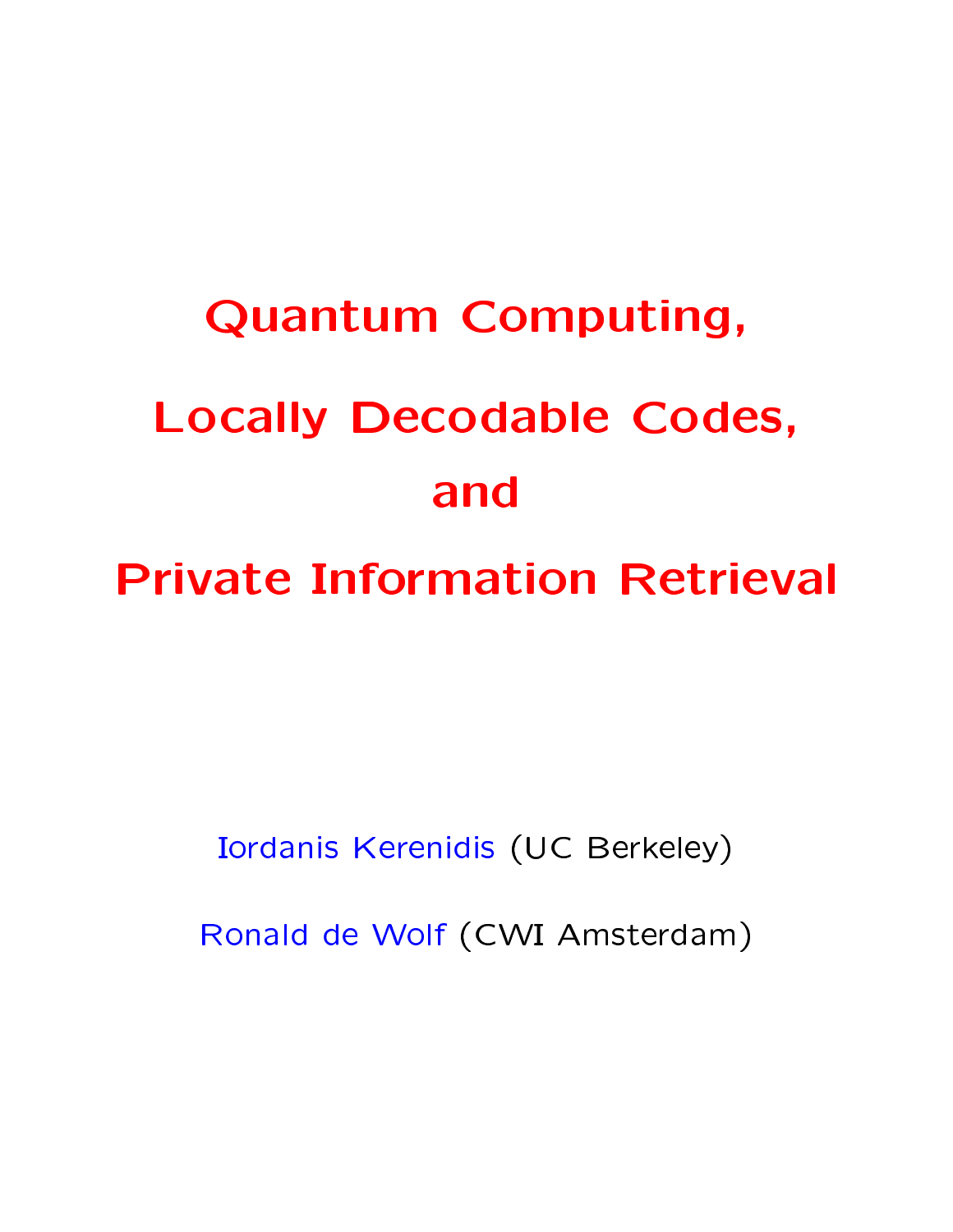# **Error-Correcting Codes**

- Encoding  $C: \{0,1\}^n \to \{0,1\}^m$ ,  $m \ge n$
- Even if  $C(x)$  is corrupted in  $\delta m$  positions, we can still recover the whole  $x$
- We can achieve this with  $m = O(n)$ , linear-time encoding and decoding.  $O(1)$  time per bit!
- Disadvantage: if you only want one bit  $x_i$ , you still need to decode the whole  $C(x)$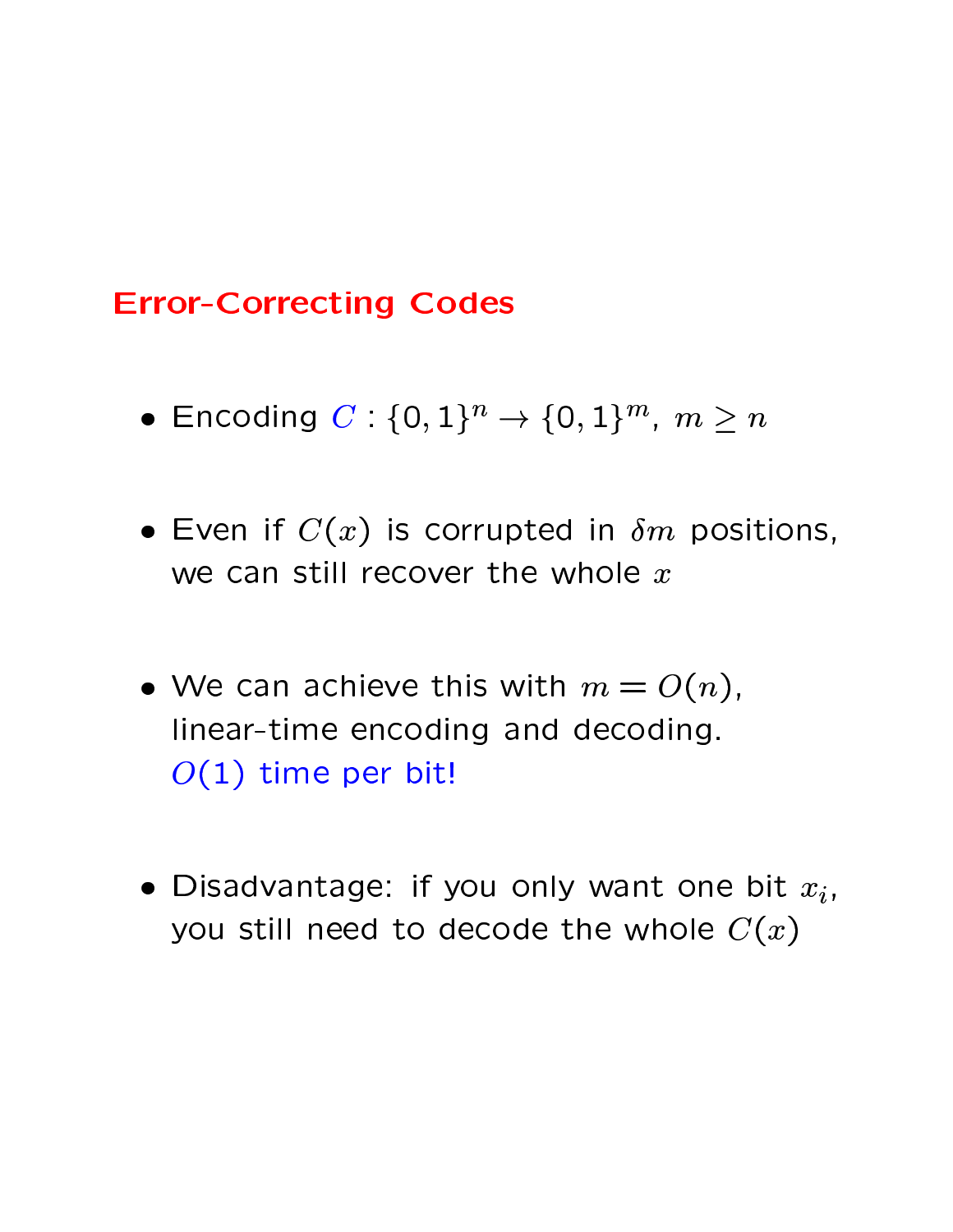# **Locally Decodable Codes**

- Recover  $x_i$  with high probability, looking only at a few positions in the codeword
- $C: \{0,1\}^n \rightarrow \{0,1\}^m$  is a  $(q, \delta, \varepsilon)$ -locally decodable code (LDC) if there exists a randomized decoder  $A$ such that for every  $y \in \{0,1\}^m$  and  $i \in [n]$ 
	- 1.  $A^y(i)$  makes  $\leq q$  queries to bits of y (non-adaptively)
	- 2.  $d(y, C(x)) \leq \delta m \Rightarrow Pr[A^y(i) = x_i] \geq 1/2 + \varepsilon$
- LQDCs: classical code, quantum queries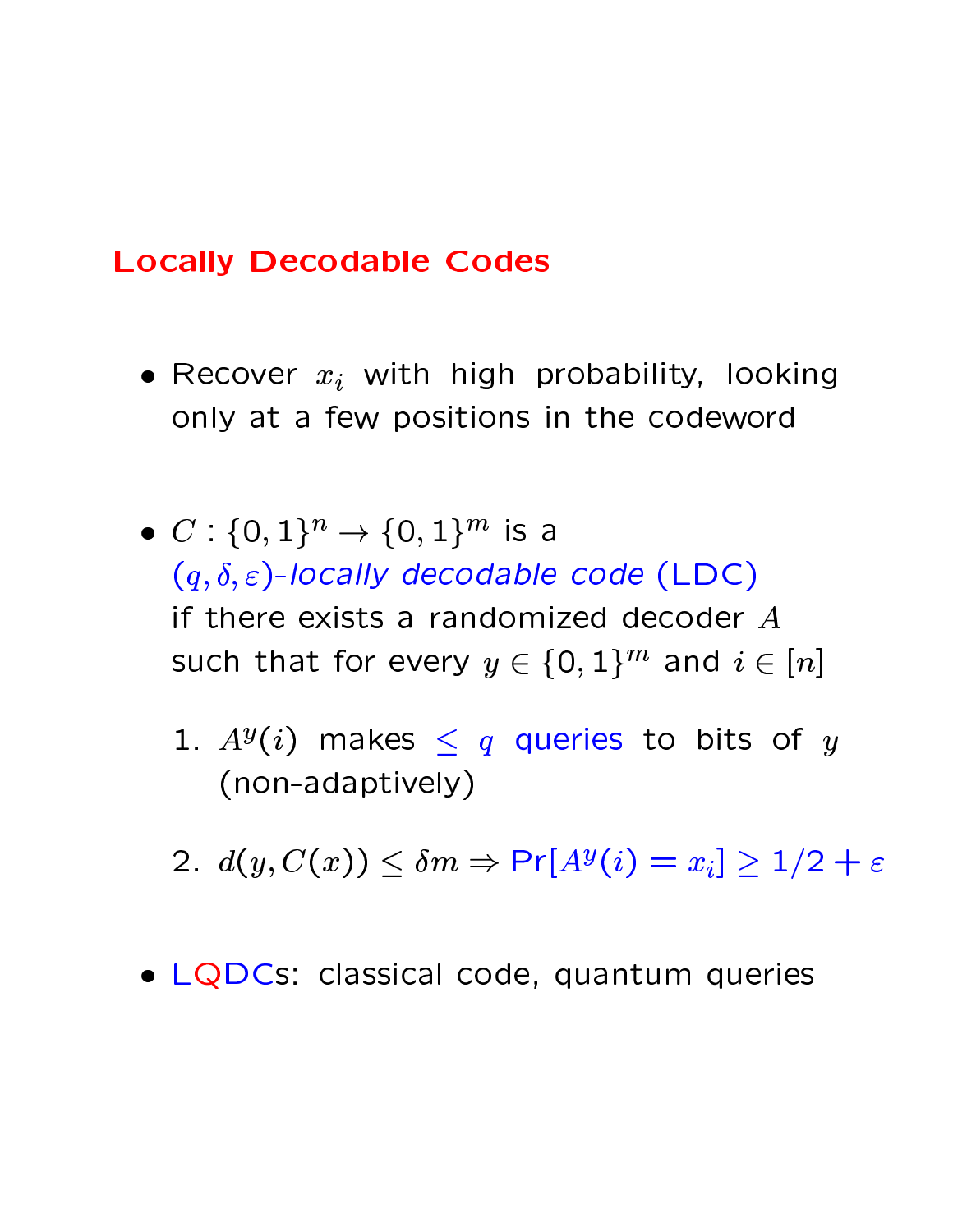## **Example: Hadamard Code**

- Define  $C(x)_j = j \cdot x$  mod 2 for all  $j \in \{0,1\}^n$ , so  $m = 2^n$
- Decode: pick random  $j \in \{0,1\}^n$ , query j and  $j \oplus e_i$ , output  $y_j \oplus y_{j \oplus e_i}$
- Works perfectly if  $y = C(x)$  (no noise)
- $\delta$ -corruption hits  $C(x)_j$  or  $C(x)_{j \oplus e_i}$ with probability  $\leq 2\delta$ , so

$$
\Pr[A^y(i) = x_i] \ge 1 - 2\delta
$$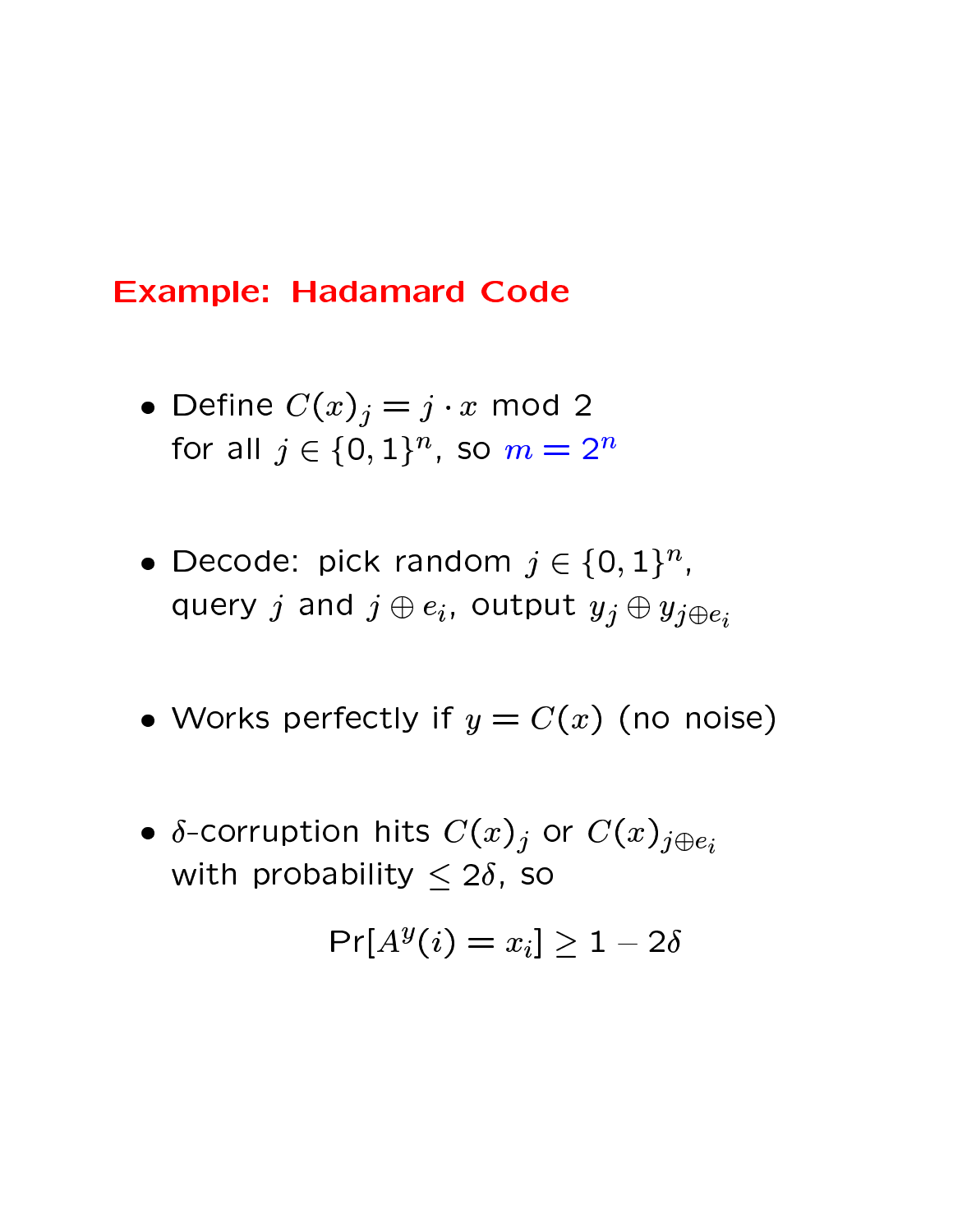## **What Was Known About LDCs**

Main question: tradeoff between  $q$  and  $m$ 

· Upper bounds:

$$
q = m \Rightarrow m \leq O(n) \text{ (standard ECC)}
$$
  
\n
$$
q = (\log n)^2 \Rightarrow m \leq poly(n) \text{ (Babai et al)}
$$
  
\nconstant  $q \Rightarrow m \leq 2^{n^{c(q)}} \text{ (from PIR)}$ 

• Lower bounds:

Katz-Trevisan 00:  $\Rightarrow$  LDCs don't exist  $q=1$  $\Rightarrow m \geq n^{1+\frac{1}{q-1}}$  $q>1$ **GKST 02:**  $q = 2$ , linear  $C \Rightarrow m \geq 2^{cn}, c = \delta \varepsilon/8$ 

· Our result:

 $q=2$   $\Rightarrow$   $m \geq 2^{c'n}$  also for non-linear LDCs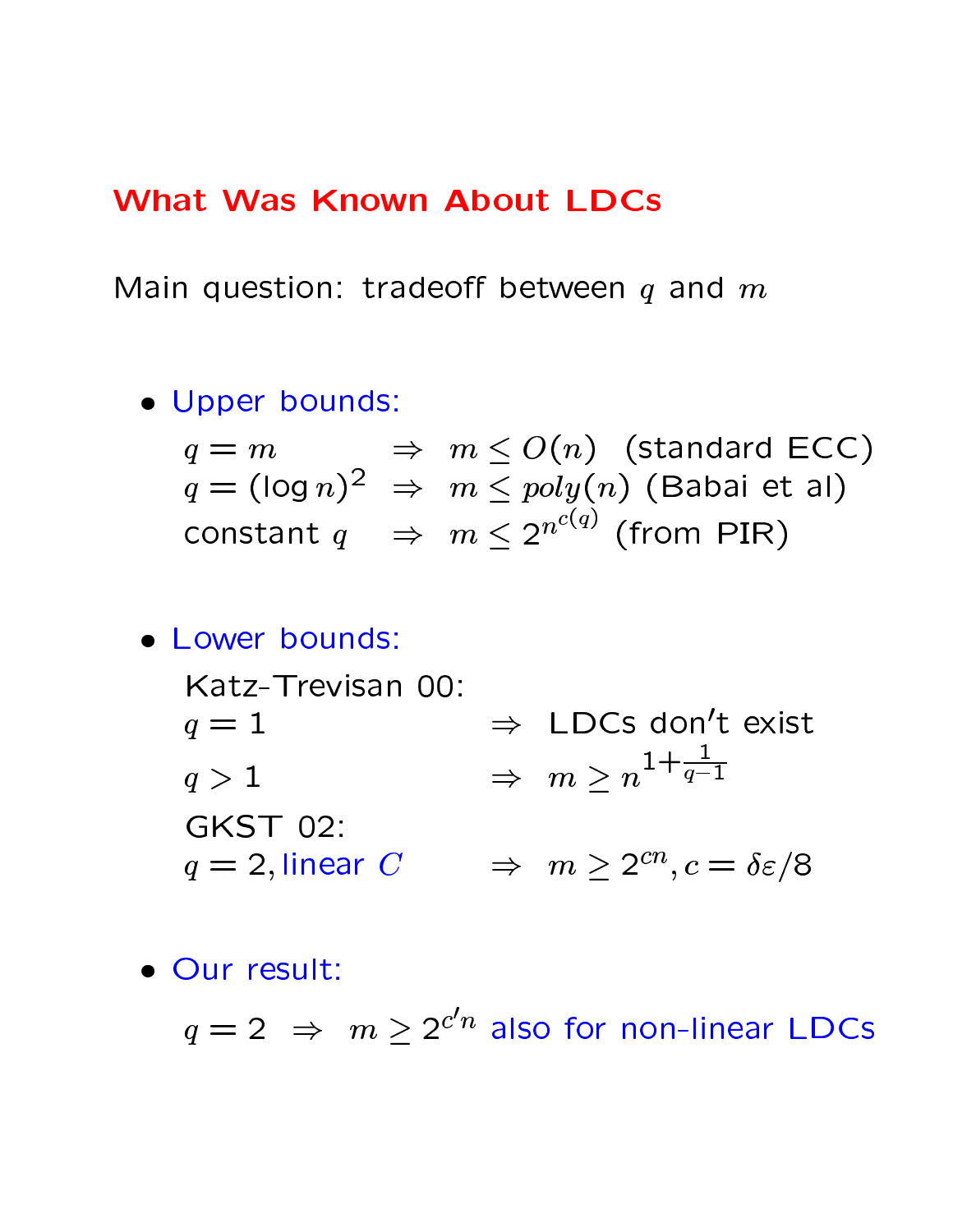## **Our Proof Uses Quantum!**

- $\bullet$  Step 1:
	- 2-query LDCs can be decoded with 1 quantum query:
	- $(2,\delta,\varepsilon)$ -LDC is  $(1,\delta,4\varepsilon/7)$ -LQDC
	- (example: Hadamard code)
- $\bullet$  Step 2:

 $(1,\delta,\varepsilon)$ -LQDC needs length  $m\geq 2^{c'n},$ 

because it implies a random access code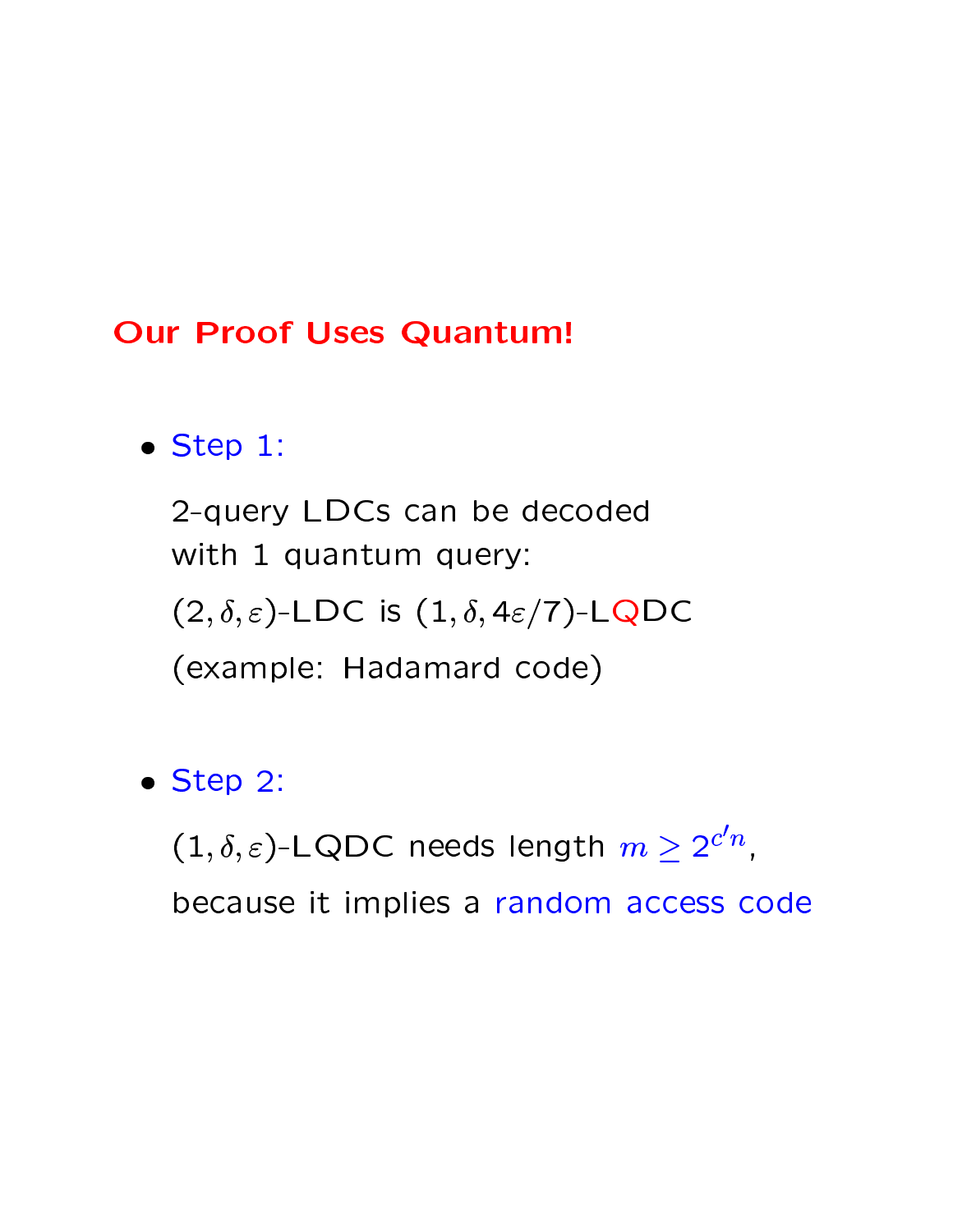## Step 1: From 2-LDC to 1-LQDC

Compute Boolean function  $f(a_1, a_2)$  with 1 quantum query and success probability exactly 11/14:

- 1. Query  $|\phi\rangle = |0\rangle + (-1)^{a_1} |1\rangle + (-1)^{a_2} |2\rangle$
- 2. Measure in 4-element basis  $|\psi_{b_1b_2}\rangle =$  $|0\rangle + (-1)^{b_1} |1\rangle + (-1)^{b_2} |2\rangle + (-1)^{b_1+b_2} |3\rangle$

3. 
$$
Pr[b_1b_2 = a_1a_2] = |\langle \phi | \psi_{a_1a_2} \rangle|^2 = 3/4
$$

4.  $b_1b_2$  + truth table of  $f \Rightarrow$  output

For classical 2-query decoder with success probability  $p = 1/2 + \varepsilon$ , one quantum query gives

$$
\frac{11}{14}p + \frac{3}{14}(1-p) = \frac{1}{2} + \frac{4\varepsilon}{7}
$$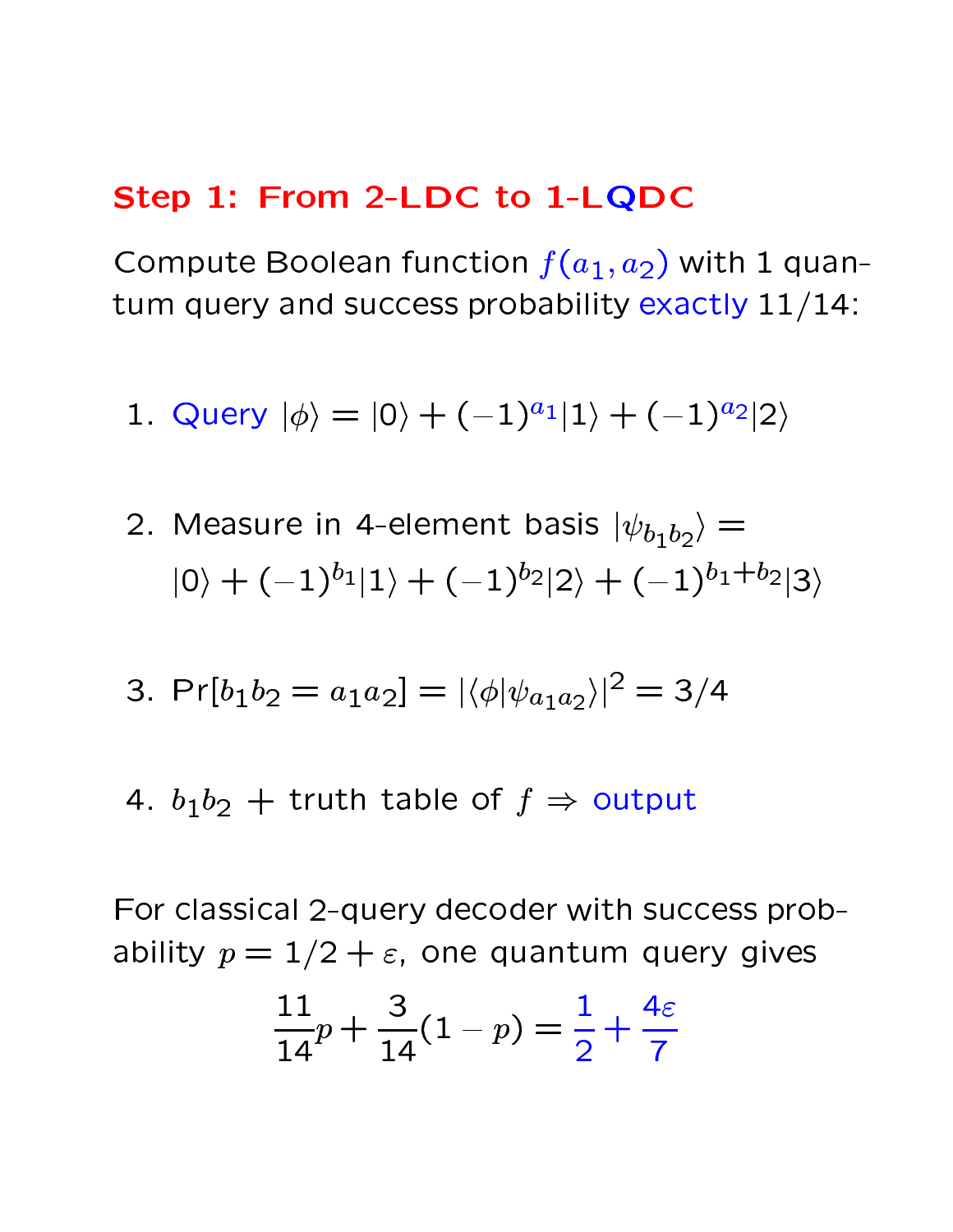#### Step 2: Lower Bound for 1-LQDC

- Quantum decoder predicts  $x_i$  by doing POVM on query state  $\sum_{i=1}^{m} (-1)^{C(x)} i \alpha_j |j\rangle$
- This can tolerate up to  $\delta m$  phase-errors
- Small amplitudes  $A_i = \{j : \alpha_j \leq 1/\sqrt{\delta m}\}\$ misses at most  $\delta m$  indices
- Given  $|A_i(x)\rangle = \sum_{j\in A_i} (-1)^{C(x)} i\alpha_j |j\rangle,$

we can predict  $x_i$  with good bias  $\approx \varepsilon$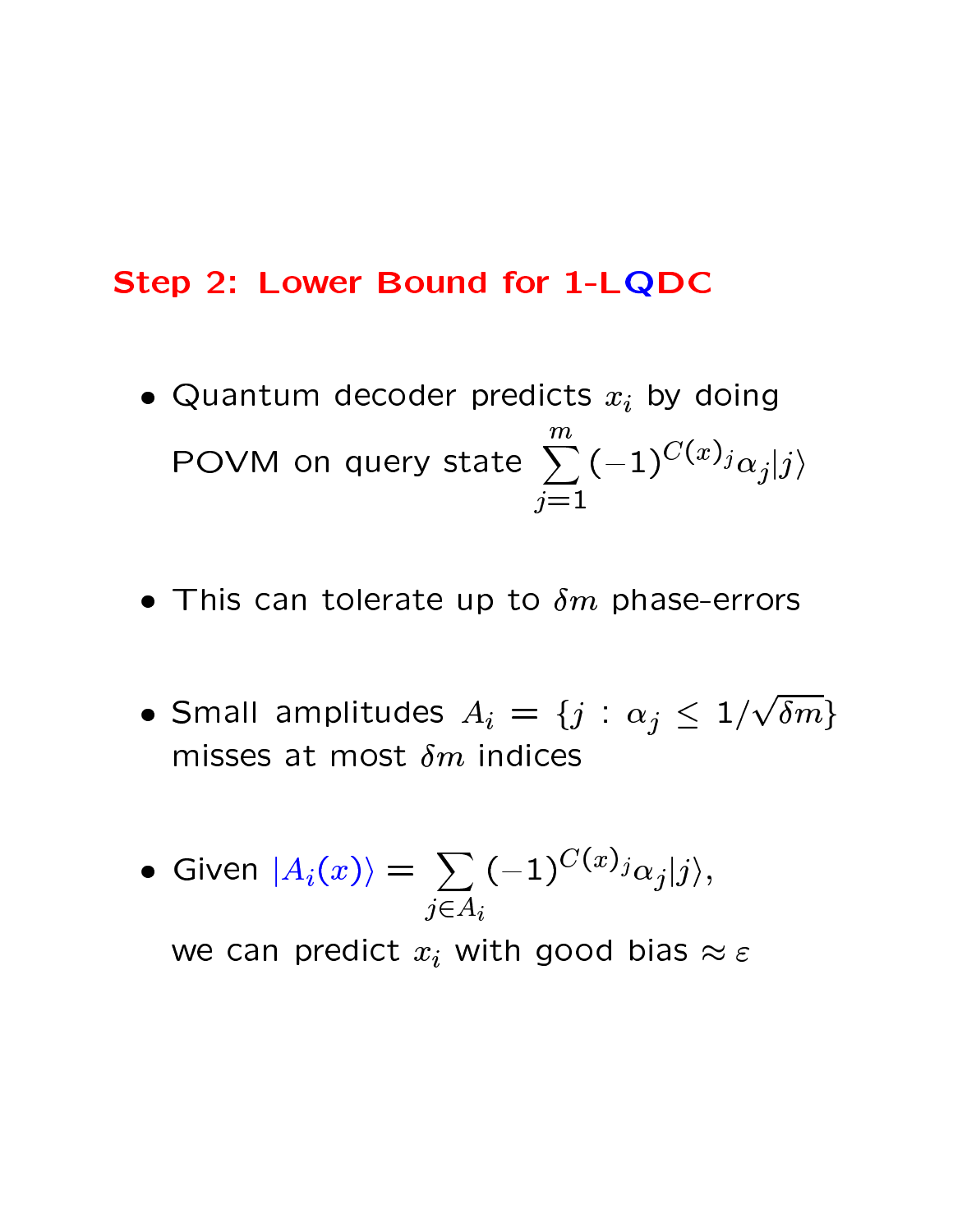#### $\blacksquare$  :  $\blacksquare$  :  $\blacksquare$  :  $\blacksquare$  :  $\blacksquare$  :  $\blacksquare$  :  $\blacksquare$  :  $\blacksquare$  :  $\blacksquare$  :  $\blacksquare$  :  $\blacksquare$  :  $\blacksquare$  :  $\blacksquare$  :  $\blacksquare$  :  $\blacksquare$  :  $\blacksquare$  :  $\blacksquare$  :  $\blacksquare$  :  $\blacksquare$  :  $\blacksquare$  :  $\blacksquare$  :  $\blacksquare$  :  $\blacksquare$  :  $\blacksquare$  :  $\blacksquare$

• Predict 
$$
x_i
$$
 from  $|U(x)\rangle = \sum_{j=1}^m (-1)^{C(x)_j} |j\rangle$ :

1. Measure 
$$
|U(x)\rangle
$$
 with POVM  $M_i^* M_i$ ,  
\n $I - M_i^* M_i$ , where  $M_i = \sqrt{\delta m} \sum_{j \in A_i} \alpha_j |j\rangle\langle j|$ 

- 2. With prob  $\approx \delta$ :  $M_i : |U(x)\rangle \mapsto |A_i(x)\rangle$ , then we can predict  $x_i$  with bias  $\approx \varepsilon$ With prob  $\approx 1-\delta$ : output fair coin flip  $\qquad \qquad \blacksquare$
- $\Omega$  This sime  $\Omega$  . This put  $\mathbb{R}^d$  and  $\mathbb{R}^d$  and  $\mathbb{R}^d$  and  $\mathbb{R}^d$  are  $\mathbb{R}^d$  and  $\mathbb{R}^d$  are  $\mathbb{R}^d$  and  $\mathbb{R}^d$  are  $\mathbb{R}^d$  and  $\mathbb{R}^d$  are  $\mathbb{R}^d$  and  $\mathbb{R}^d$  are  $\mathbb{R}^d$
- $\bullet$   $|U(x)\rangle$  is a random access code for  $x!$

$$
\frac{\log m}{\text{4440 bits of } U(x)} \geq \frac{(1 - H(p))n}{\text{RAC bound (Nayak 99)}}
$$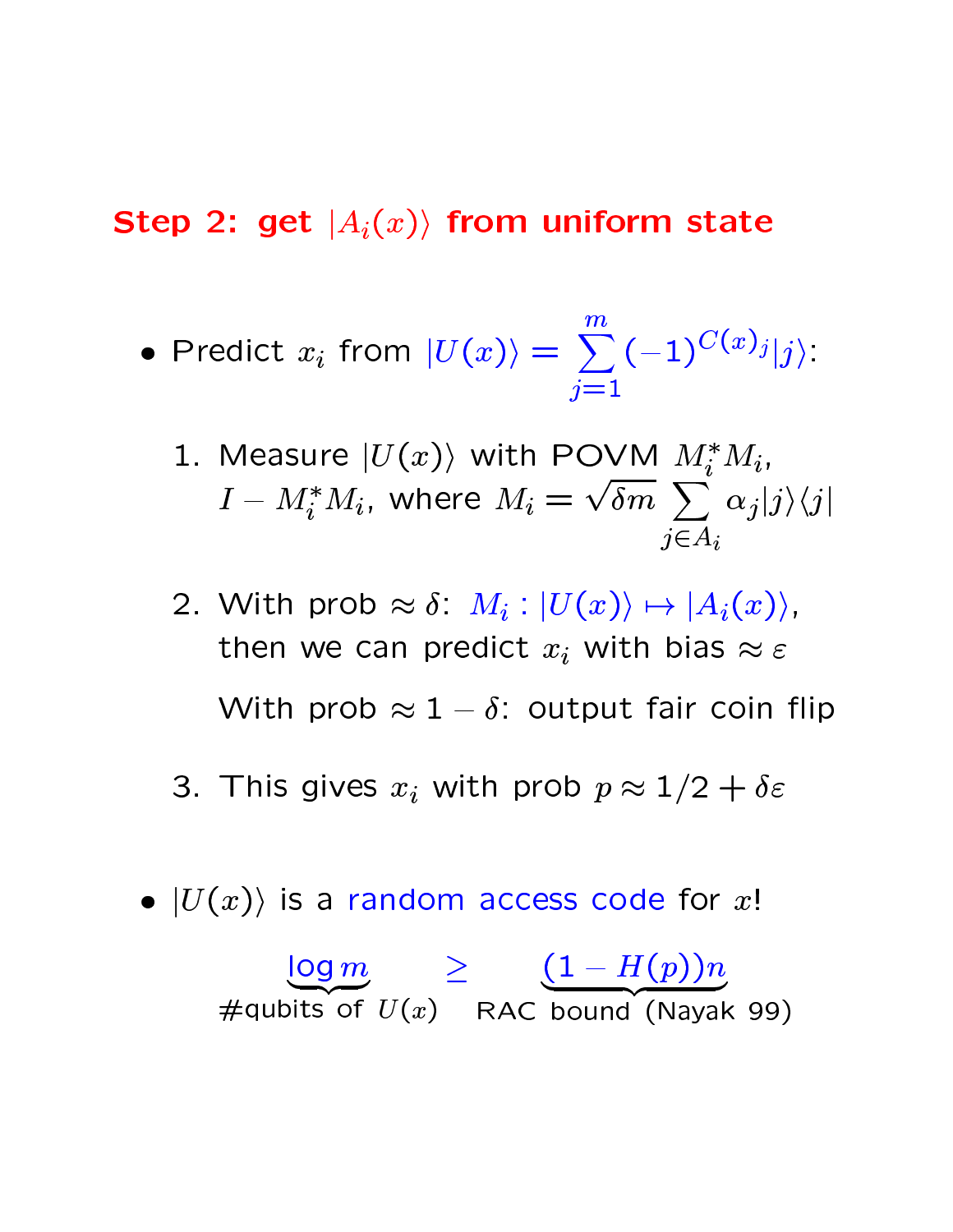## **LQDCs are shorter than LDCs**

- Best known  $2q$ -query LDCs (BIKR 02) output the XOR of the  $2q$  bits
- Can do this with  $q$  quantum queries!

|       |                | Queries   Length of LDC   Length of LQDC |
|-------|----------------|------------------------------------------|
| $q=1$ | don't exist    | $\mathcal{D}^{\Theta(n)}$                |
| $q=2$ | $2\Theta(n)$   | $2^{n^{3/10}}$                           |
| $q=3$ | $2^{n^{1/2}}$  | $2^{n^{1/7}}$                            |
| $q=4$ | $2^{n^{3/10}}$ | $2^{n^{1/11}}$                           |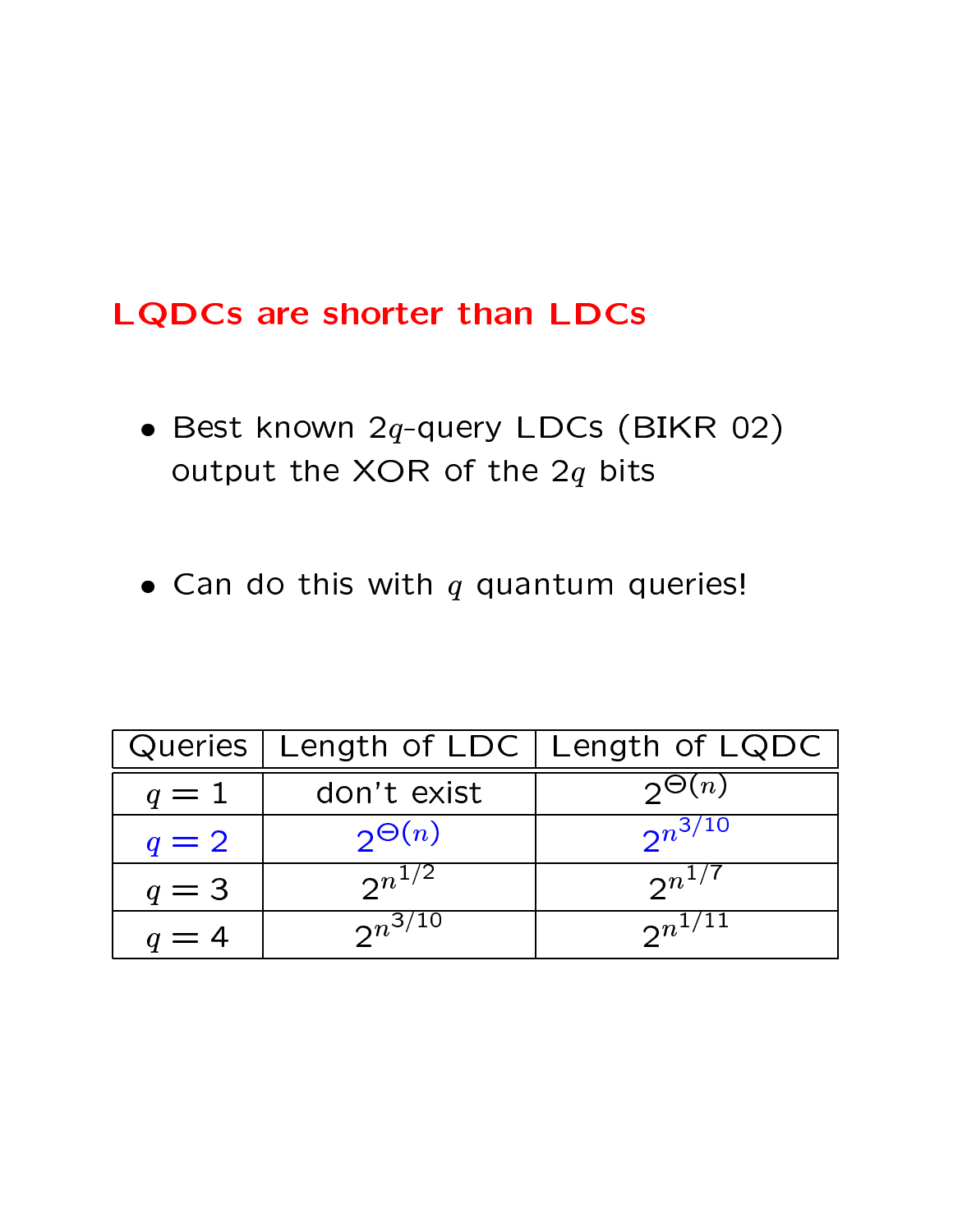# **Private Information Retrieval**

• User retrieves  $x_i$  with probability  $1/2 + \varepsilon$ from  $n$ -bit database  $x$  that is replicated over  $k$  non-communicating servers



- $\bullet$  Privacy: server learns nothing about  $i$
- How much communication is needed?

$$
-
$$
 1-server PIR needs  $\Omega(n)$  bits

- 2-server PIR with  $O(n^{1/3})$  bits (CGKS)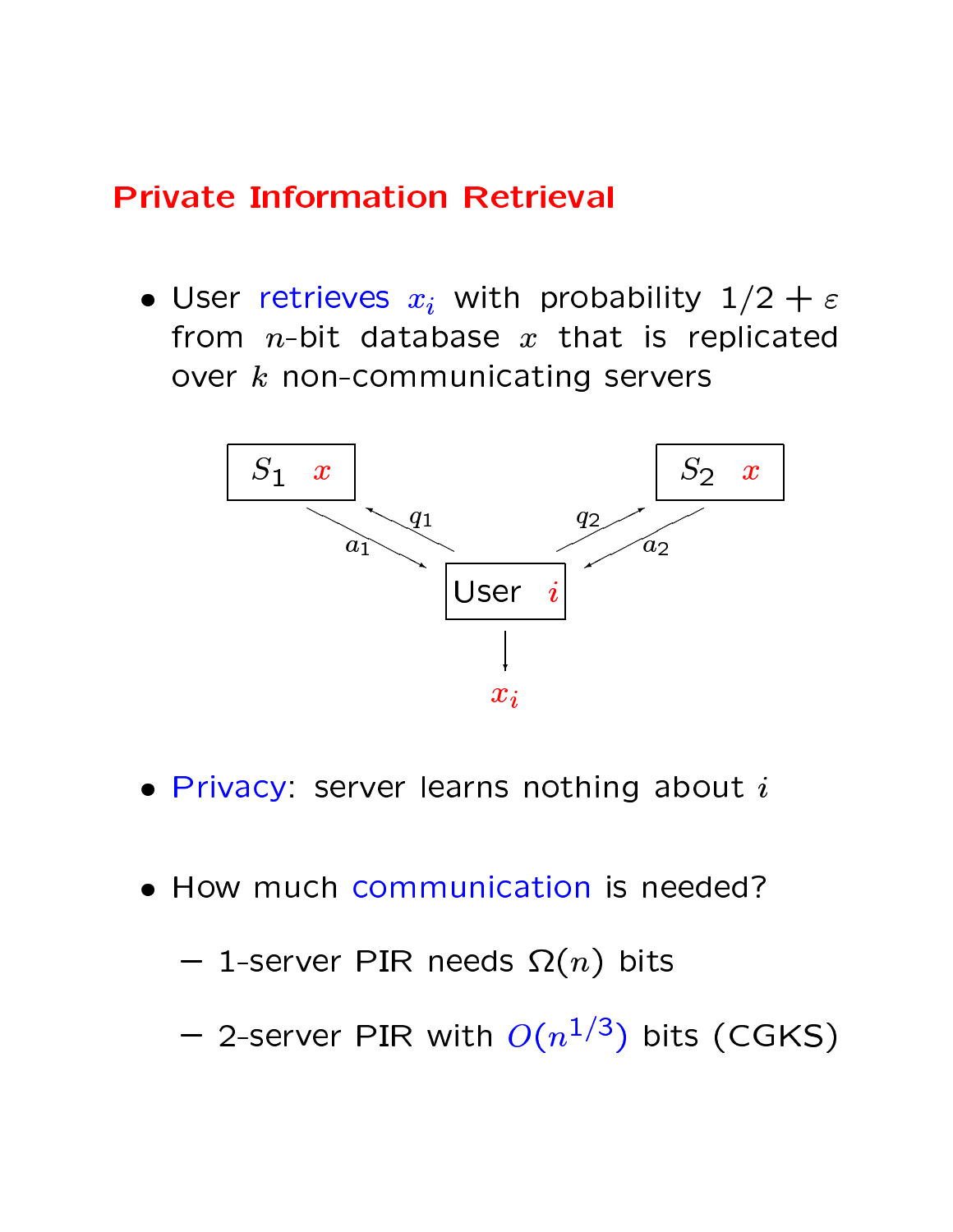# **Lower Bound for Classical Binary PIR**

- . Binary PIR: servers send back only 1 bit
- Can reduce 2 binary classical servers to 1 quantum server (treat servers as queries)
- $\Omega(n)$  lower bound for 1-server quantum PIR  $\Rightarrow$  $\Omega(n)$  lower bound for 2-server binary PIR
- Previously known only for linear PIR (GKST)
- Recent classical proof if  $\varepsilon = 1/2$  (BFG)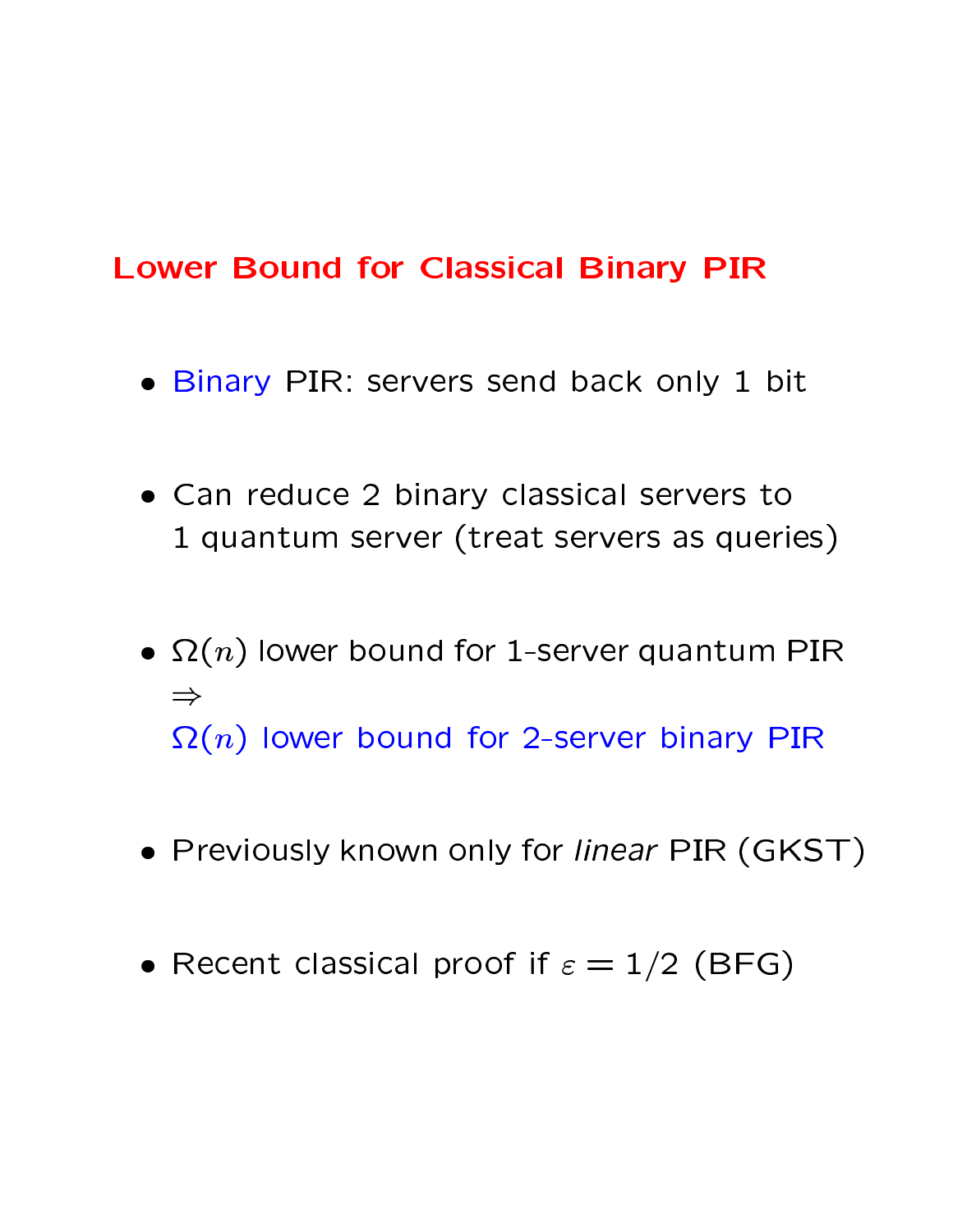# **Upper Bound for Quantum PIR**

- $\bullet$  Best known 2k-server binary PIRs (BIKR 02) output XOR of the 2k bits
- Can do this with  $k$  quantum servers
- $\bullet$  Better than best known  $k$ -server PIRs!

|       | Servers   PIR complexity | QPIR complexity       |
|-------|--------------------------|-----------------------|
| $k=1$ | 'N.                      | $\boldsymbol{n}$      |
| $k=2$ | $n^{1/3}$                | $n^{3/\overline{10}}$ |
| $k=3$ | $n^{1/5.25}$             | $n^{1/7}$             |
| $k=4$ | $n^{1/7.87}$             | $n^{1/11}$            |